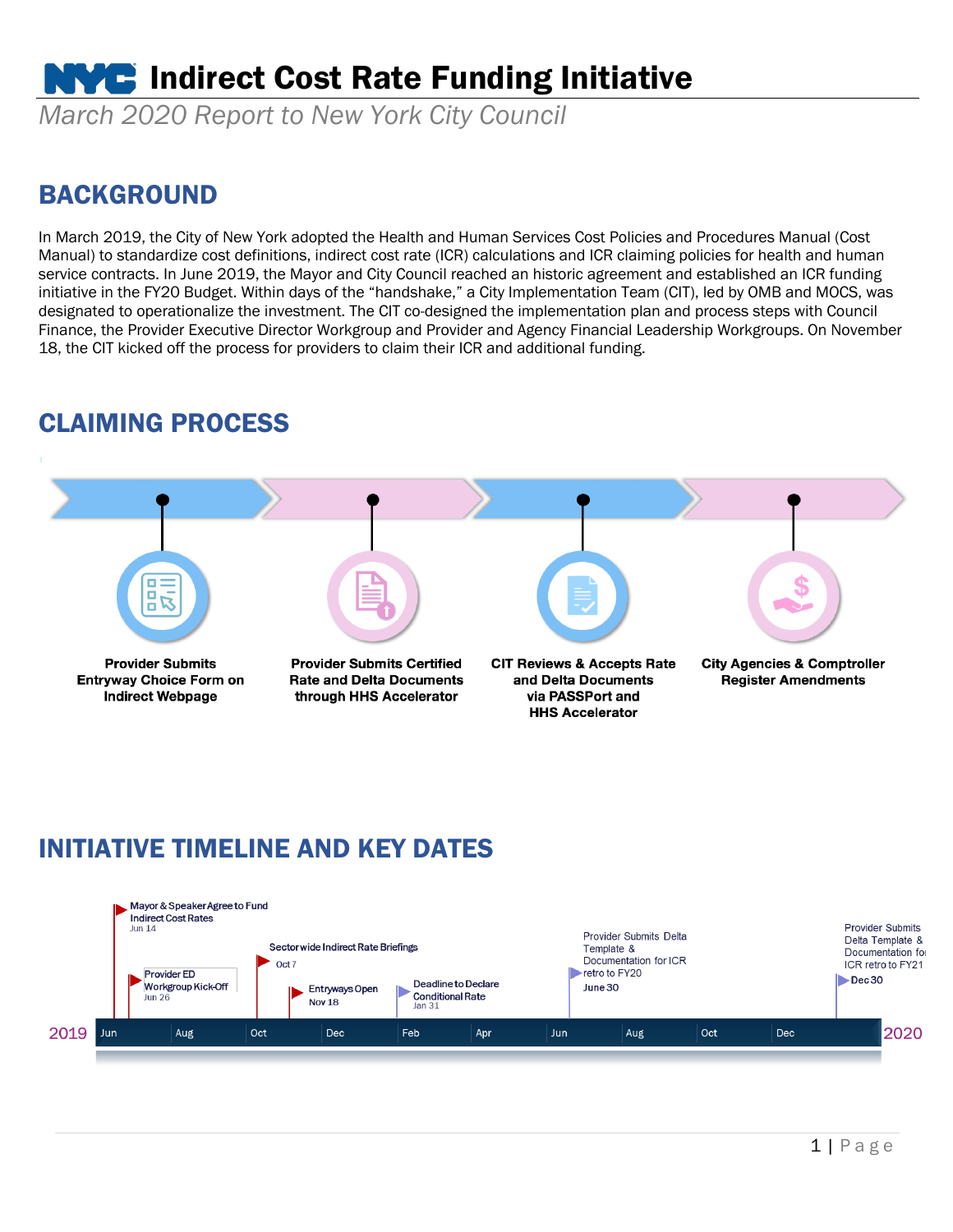## STATUS OF ORGANIZATIONS UNDER REVIEW

As of March 24, 2020, the process metrics are as follows. The Entryway Choice Forms submitted to date represent over 70% of FY20 funding. The CIT has responded to all 339 organizations that have submitted Entryway Choice Forms by uploading Delta Templates to HHS Accelerator's digital platform. Only 42% of these organizations, however, have returned their Delta Templates and 22% have been accepted. This is due to providers working on reallocating their organizations' expenses to align with the Cost Manual, calculating their ICRs and obtaining their ICR verification documentation through the Federal government (Negotiated Indirect Cost Rate (NICRA)) or an Independent Accountant's Report. Providers are supported through this process through a digital, centralized resource center at nyc.gov/nonprofits that includes videos, job aids and checklists. Additionally, the CIT sends weekly emails to providers, agencies and coalitions. The sector has also hosted workshops for the provider community, supported by the CIT.